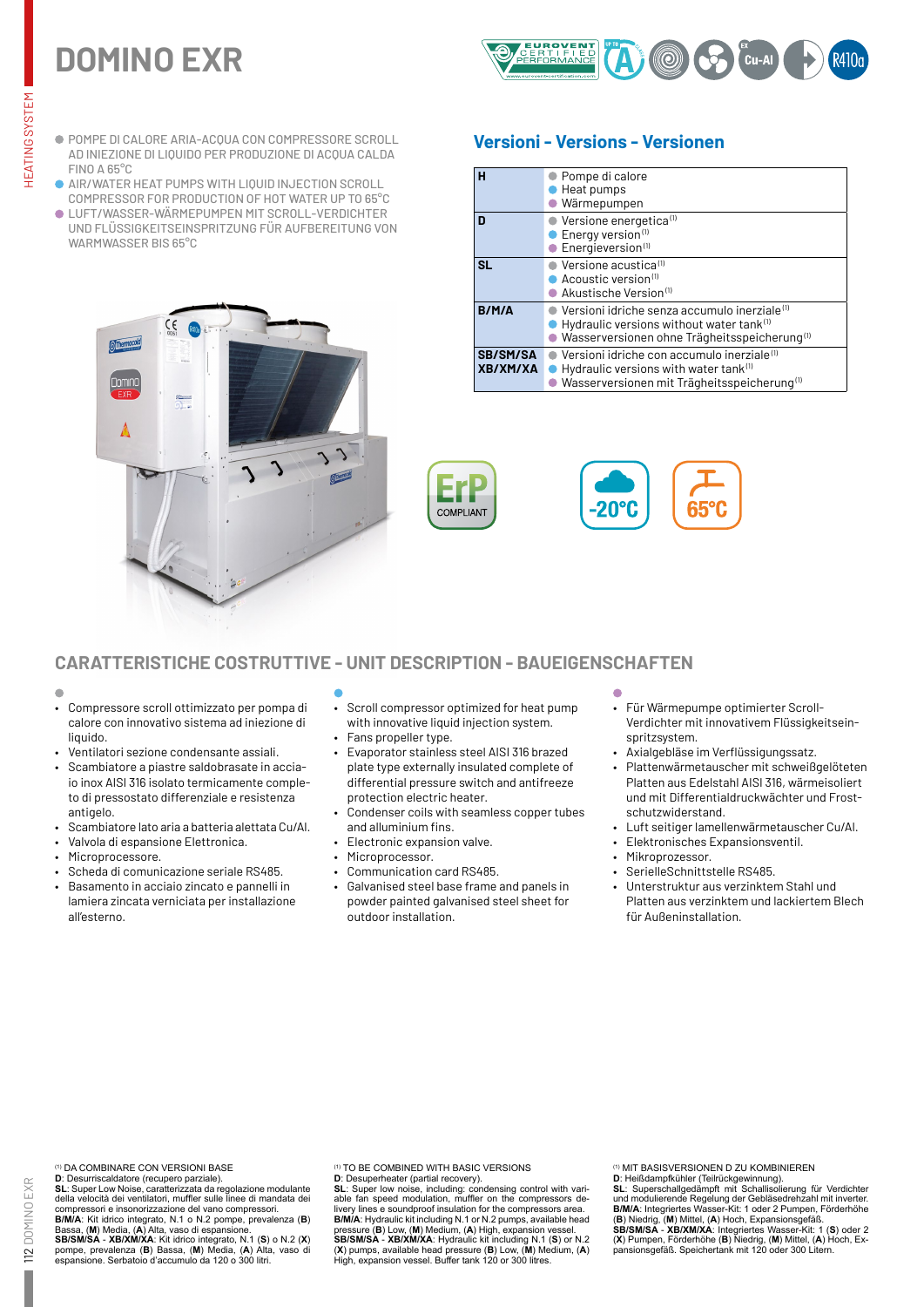# **ACCESSORI A RICHIESTA - ACCESSORIES ON DEMAND - ZUBEHÖR AUF ANFRAGE**

### **ACCESSORI MONTATI**

- Cappottine compressori.
- Cavi numerati.
- Rifasamento compressori cosphi = 0,91.
- Interruttori automatici su compressori e ventilatori.
- KIT NORDIC per basse temperature esterne (Kit disponibile in modalità pompa di calore. Accessorio obbligatorio da -10°C a -20°C).
- • Batterie con trattamento idrofilico delle alette.
- Controllo di condensazione mediante regolazione modulante della velocità dei ventilatori (Accessorio obbligatorio per funzionamento in modalità pompa di calore con temperature dell'aria esterna > 20°C).
- Resistenza quadro elettrico con termostato.
- Commutazione automatica delle pompe.
- Limitatore bassa tensione + protezione sequenza mancanza fase e tensione.
- Ventilatori ECO PROFILE ELETTRONIC. • Soft starter.
- 
- Kit manometro gas. Batterie verniciate superficialmente.
- Batterie con alette preverniciate con vernice epossidica.
- Batterie rame rame.
- Batterie BLYGOLD.
- Griglie anti intrusione.

#### **ACCESSORI SCIOLTI**

- Pannello di controllo remoto.
- Flussostato.
- Gruppo di riempimento automatico.
- Kit manometri acqua.
- Antivibranti in gomma e/o a molla.
- Filtro filettato.
- Valvola a 3 vie.
- • cuffie antineve.

### **MOUNTED ACCESSORIES**

- Compressors sound jackets.
- Numered wires on electric board.
- Power factor correction to cos phi 0.91. • Automatic circuit breakers for compressors and/or fans.
- NORDIC KIT for low ambient temperature (Kit available in heat pump mode. Obligatory accessory from -10°C to -20°C).
- • Hydrophil coating of aluminum fins.
- Condensing control with variable fan speed modulation (Mandatory for heat pump mode with outdoor temperature higher than 20°C).
- Control panel electric heater with thermostat.
- Over/under voltage + phase failure protection relay.
- ECO-PROFILE ELECTRONIC fans.
- Soft starter.
- Gas gauges.
- Pre painted condensing coils.
- Epoxy coated condensing coil fins.
- Copper/copper condensing coils.
- BLYGOLD condensing coils.
- Packaged anti-intrusion grille.

#### **LOOSE ACCESSORIES**

- Remote control display.
- Flow switch.
- Automatic water filling.
- Water gauges.
- Rubber and/or spring anti vibration.
- Water filter.
- 3 way valves. Snow covers.

## **EINGEBAUTE ZUBEHÖRTEILE**

- Schallschluckende Hauben für Verdichter. • Nummerierte Elektrokabel.
- Verdichter-Phasenregelung cos phi 0,91.
- Automatische Schalter für Verdichter und/ oder Gebläse.
- NORDIC KIT für niedrige Außentemperaturen (Kit erhältlich im Wärmepumpenbetrieb. Obligatorisches Zubehörteil von -10°C bis -20°C).
- Verflüssigungsregister mit Oberflächenlackierung Hydrophil.
- Modulierende Regelung der Lüfter-drehzahl je nach Verflüssigungs-/ Verdampfungsdruck (Obligatorisch für Wärmepumpenbetrieb bei Außentemperaturen von mehr als 20°C).
- Elektrischer Widerstand der Schalttafel mit Thermostat.
- Hoch- /Niederspannungsbegrenzer + Sequenzsteuerung und Phasenausfallschutz.
- Gebläse ECO-PROFILE ELECTRONIC.
- Soft starter.
- Kältegasmanometer-Kit.
- Register mit Oberflächenlackierung. • Verflüssigungsregister mit vorlackierten
- Rippen (Epoxidlack). • Kupfer-/Kupfer-Verflüssigungsregister.
- BLYGOLD Verflüssiger.
- Intrusionsschutzgitter.

#### **SEPARATE ZUBEHÖRTEILE**

- Fernsteuertafel.
- Strömungswächter.
- Automatisches Füllaggregat.
- Wassermanometer-Kit.
- Schwingschutzteile aus Gummi und/oder mit Feder.
- Wasserfilter.
- Dreiwegeventil.
- Schneeschutzhauben.

Ľ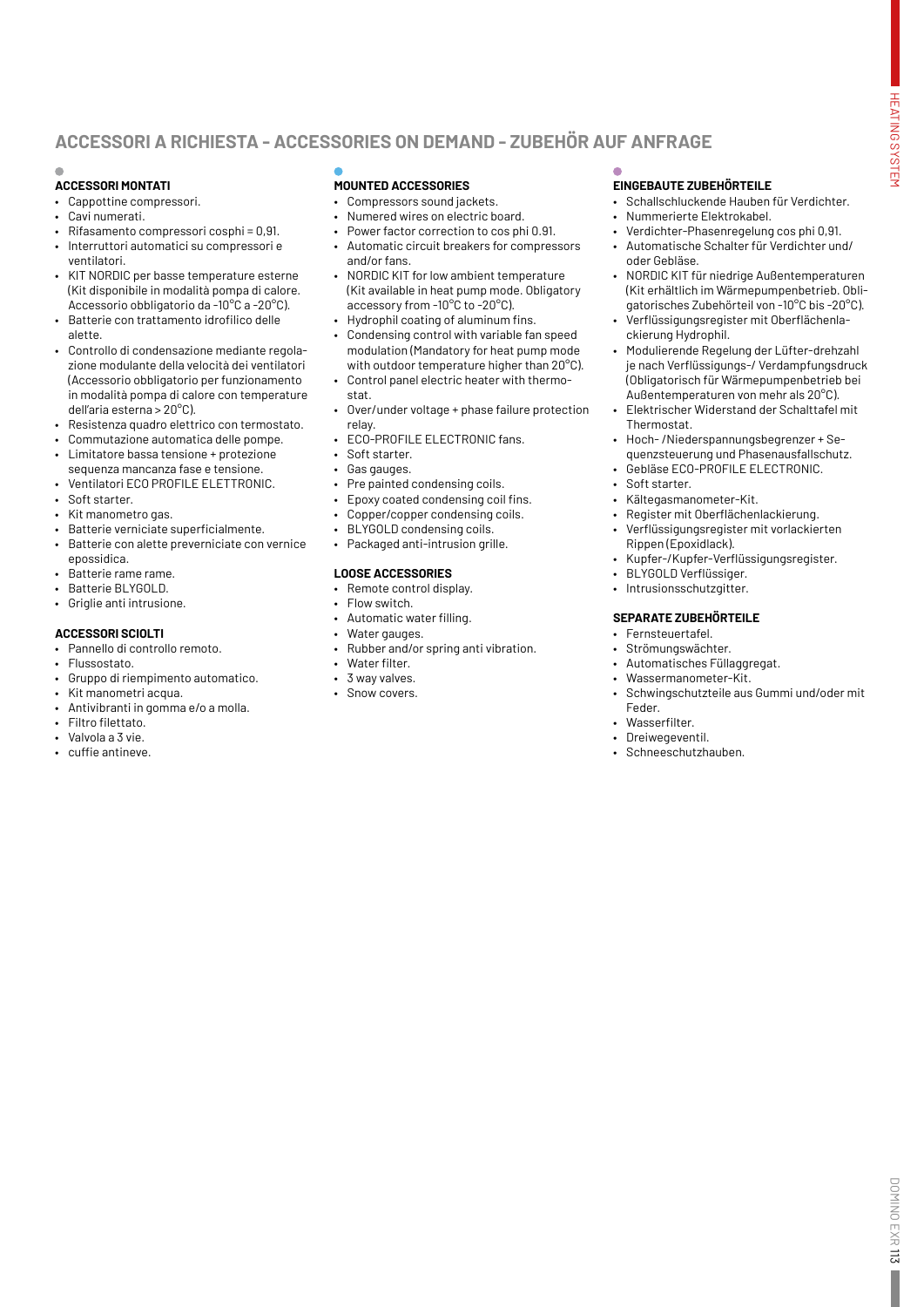# **VANTAGGI - ADVANTAGES - VORTEILE**

HEATING SYSTEM

**HEATING SYSTEM** 

- **• Elevate temperature di produzione dell'acqua anche in condizioni estreme di aria esterna.**
- **• Le macchine DOMINO EXR sono progettate in conformità alla nuova direttiva ErP 2009/125/CE, riguardante tutti i prodotti destinati al riscaldamento e alla produzione di acqua sanitaria.**
- **• Il Digital Defrost è un sistema di sbrinamento digitale auto-adattivo in grado di prevenire la formazione di brina ed intervenire solo in caso di presenza reale di deposito sulle alette della batteria.**
- **• Il DYNAMIC LOGIC CONTROL permette di ridurre il numero di spunti orari del compressore, garantendo un notevole risparmio energetico.**
- **• Elevata efficienza energetica.**
- **• Eliminazione canne fumarie e rischi da monossido di carbonio.**
- **• Ridotta manutenzione rispetto ai sistemi tradizionali a gas e a gasolio.**
- **• Il trattamento HYDROPHIL sulle batterie di condensazione (optional) migliora notevolmente le capacità di drenaggio della condensa, permettendo di raggiungere un'elevata efficienza energetica anche con basse temperature dell'aria esterna.**

- **• High outlet water temperature even in extreme outdoor conditions.**
- **• The DOMINO EXR units are designed in compliance with the new Directive ErP 2009/125/EC, relating to all products intended for heating and domestic hot water production.**
- **• Digital Defrost is a digital self-adaptive defrosting system able to prevent the production of frost that works only in case of effective presence of frost on the coils' fins.**
- **• The DYNAMIC LOGIC CONTROL allows to reduce the number of the compressors' start ensuring a high energy savings.**
- **• High energy efficiency.**
- **• Flue pipe and carbon monoxide intoxication removal.**
- **• Reduced maintenance in comparison with traditional gas and oil systems.**
- **• The HYDROPHIL surface treatment of coil fins (optional) improves the capacity of the condenser water drainage, allowing to reach high energy efficiency even with low outdoor air temperature.**

- **• Hohe Wasseraufbereitungstemperaturen auch unter extremen Außenluftbedingungen.**
- **• Die Geräte DOMINO EXR sind in Übereinstimmung mit der neuen ErP-Richtlinie 2009/125/EC, in Bezug auf alle Produkte für Heizung und Warmwassererzeugung.**
- **• Digital Defrost ist ein digitales, selbstadaptierendes Abtausystem, das in der Lage ist, die Eisbildung zu verhindern und nur bei tatsächlich vorhandenen Eisablagerungen auf den Registerrippen in Funktion tritt.**
- **• Der DYNAMIK LOGIC CONTROL ermöglicht die Reduzierung der stündlichen Verdichteranläufe, wodurch Energie gespart wird.**
- **• Hoher Energie-Wirkungsgrad.**
- **• Rauchabzugsrohre entfallen, dadurch kein Kohlenmonoxid-Risiko.**
- **• Weniger Wartungsaufwand im Vergleich zu traditionellen Gas- bzw. Heizölsystemen.**
- **• Die HYDROPHIL-Behandlung (optional) am Verflussigerregister verbessert die Entwassrung des Kondensats, so dass eine hohe Energieeffizienz auch bei niedrigen Ausentemperaturen erreicht werden kann.**

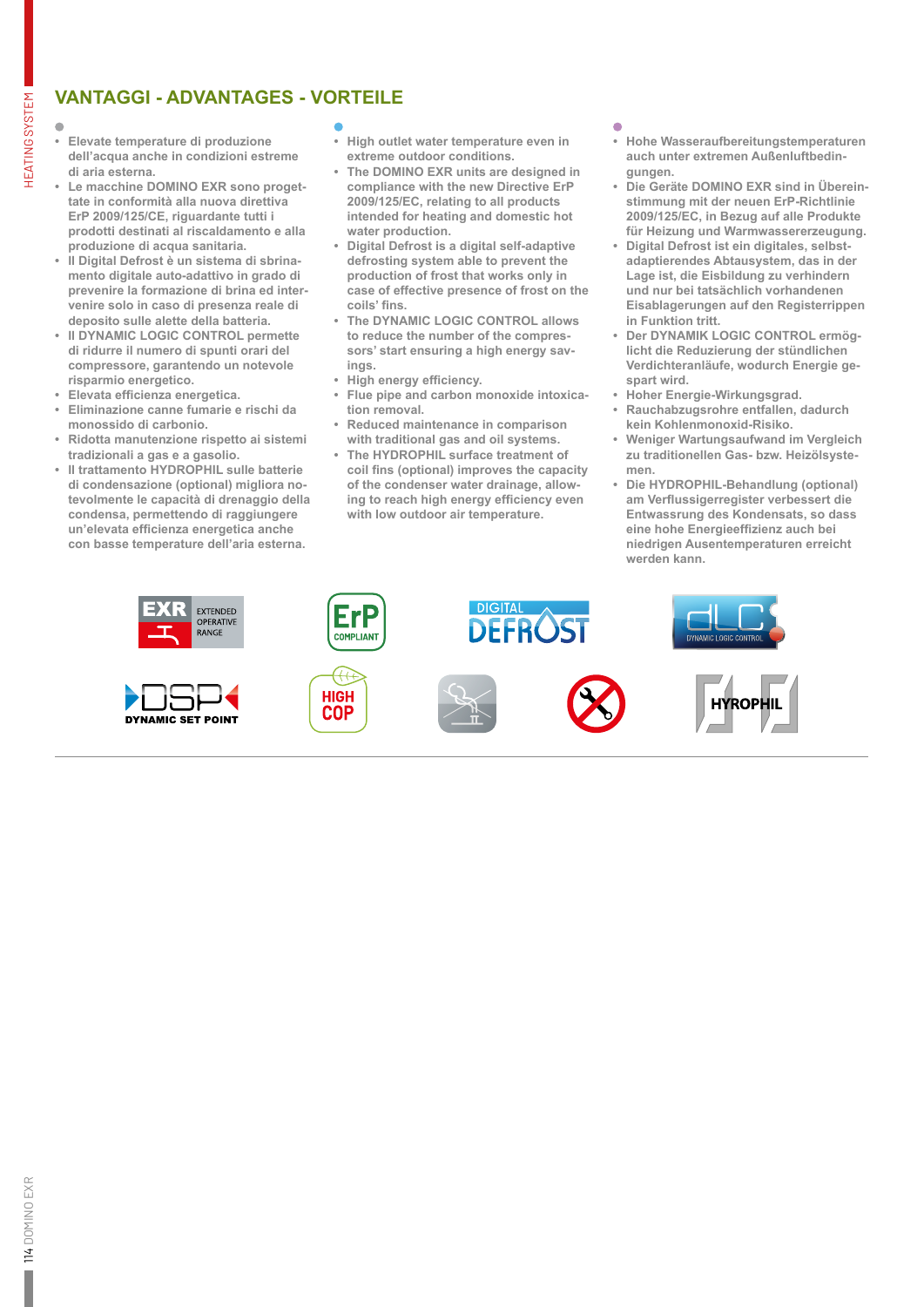# DYNAMIC SET POINT

- Il DYNAMIC SET POINT permette di adattare temporaneamente il set point in maniera da inseguire sempre le condizioni di massimo comfort e, soprattutto, di massimo risparmio energetico.
- The function DYNAMIC SET POINT allows to change simultaneously the set point to achieve always the conditions of best comfort and, above all, the maximum energy saving.
- Mit dem DSP ist die zeitweilige Anpassung des Sollwerts möglich, sodass stets die Bedingungen für maximalen Komfort und, vor allen Dingen, für maximale Energieersparnis gegeben sind.





# ENERGY SAVING

- L'ENERGY SAVING permette di gestire ed impostare diversi set point per fasce orarie, in funzione del costo dell'energia elettrica e del carico termico richiesto.
- The ENERGY SAVING allows to manage and set different set points per to time bands, according to the cost of electricity and to the plant thermal load.
- Wenn die ENERGY SAVING Funktion aktiviert wird und die Einschaltzeiten programmiert werden, wird der Regler den Set Point anhand der eingestellten Tageszeit anpassen, in Abhängigkeit der Energiekosten und der gewünschten Last.



- La curva mostra un esempio di regolazione: con il DSP è possibile impostare una curva di regolazione in funzione delle proprie scelte progettuali che possono variare a seconda dell'impianto. Questo tipo di regolazione consente di mantenere elevati livelli di comfort esaltando l'efficienza della PdC che aumenta con il diminuire della temperatura di produzione di acqua.
- The curve shows an example of regulation: thanks to the DSP it is possible to set a regulation curve according to the design choices of each installation. This control allows to keep a high level of comfort and highlights the efficiency of the heat pump that increases with the decrease of the outlet water temperature.
- Die Kurve zeigt ein Beispiel einer Regelung: Der Dynamic Set Point erlaubt die gewünschte Steuerkurve festzulegen, die je nach System variieren kann. Die Art von Regelung ermöglich einen dauerhaften hohen Komfort und die Anhebung der Effizienz der Wärmepumpe.
- Nel diagramma è illustrato l'andamento del COP per i due tipi di regolazione: standard e con DSP, che permette di operare un controllo sul set point della macchina al fine di massimizzarne il comfort e l'efficienza.
- The diagram shows the COP trend for the standard set point and the DSP, which allows to adjust the working set point of the unit maximizing the comfort and the efficiency.
- Das Diagramm zeigt den Verlauf des COP's für die zwei Regelungsarte: Standard uns mit Dynamic Setpoint. Mit der DSP-Funktion ist es möglich, eine Kontrolle über Sollwert der Arbeit der Maschine, um den Komfort und die Effizienz zu maximieren zu betreiben.

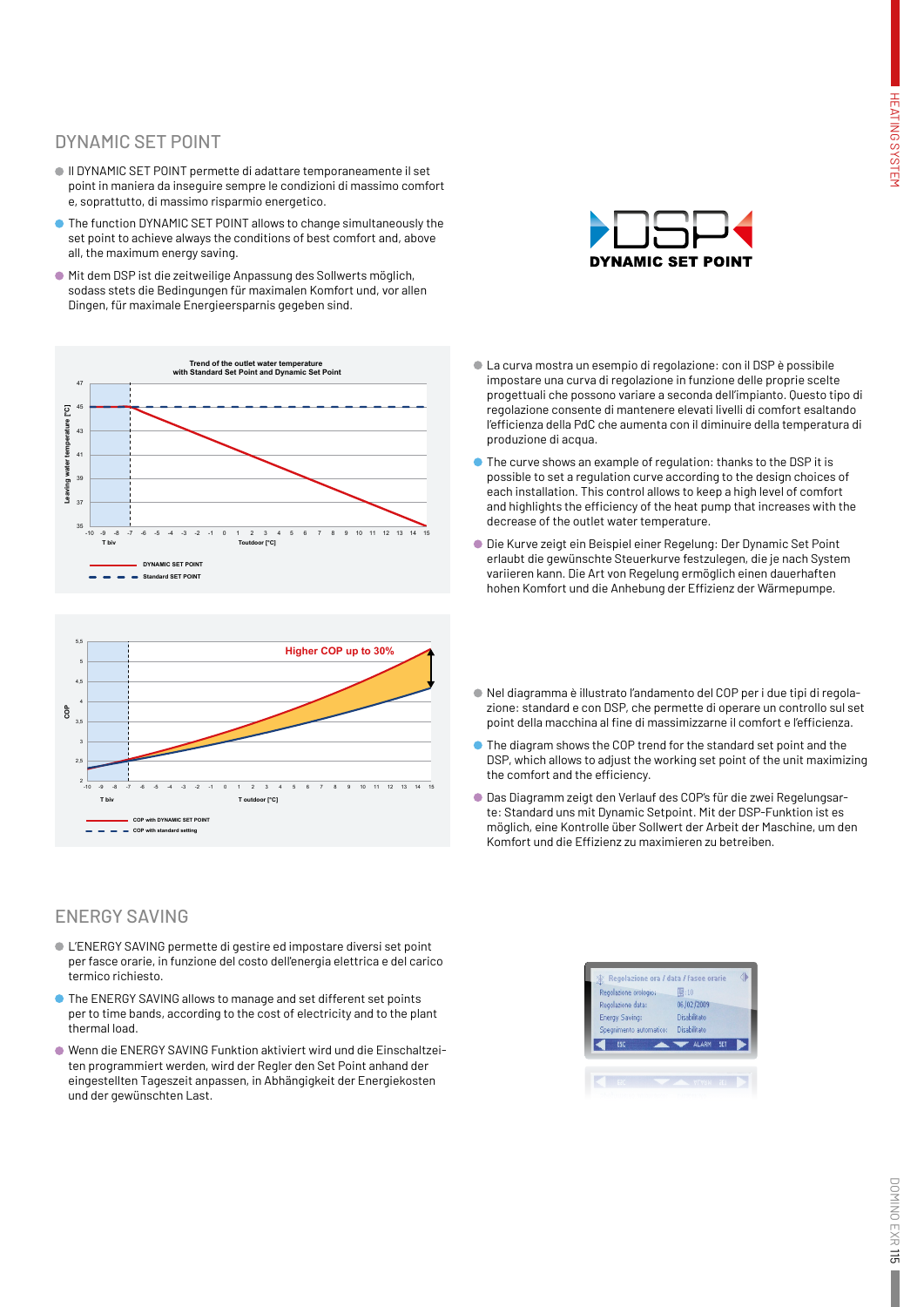### **DATI TECNICI GENERALI - GENERAL TECHNICAL DATA - ALLGEMEINE TECHNISCHE DATEN**

| Mod.                                                    | Vers.                                                  |         | 150 Z          | 160Z           | 170Z           | 175 Z          | 285 Z          | 295 Z          | 2110Z          | 2130 Z         | 2140 Z         | 2145 Z         |
|---------------------------------------------------------|--------------------------------------------------------|---------|----------------|----------------|----------------|----------------|----------------|----------------|----------------|----------------|----------------|----------------|
|                                                         | Refrigerazione - Cooling - Kältebetrieb <sup>(1)</sup> |         |                |                |                |                |                |                |                |                |                |                |
| <b>CC</b>                                               | H                                                      | kW      | 50,3           | 58,2           | 67,5           | 74,0           | 84,3           | 94,1           | 109,9          | 130,0          | 137,0          | 143.7          |
| PI                                                      |                                                        | kW      | 20,22          | 22,57          | 23,97          | 27,18          | 33,7           | 38,8           | 41,67          | 47,52          | 50,55          | 53,88          |
| EER                                                     |                                                        |         | 2,49           | 2,58           | 2,82           | 2,72           | 2,50           | 2,43           | 2,64           | 2,74           | 2,71           | 2,67           |
| <b>ESEER</b>                                            |                                                        |         | 3,35           |                | 3,71           | 3,76           | 3,39           | 3,39           | 3,63           | 3,56           | 3,61           | 3,65           |
| WF                                                      |                                                        | $m^3/h$ |                | 3,47           |                |                |                |                |                |                |                |                |
|                                                         |                                                        |         | 8,62           | 9,98           | 11,58          | 12,70          | 14,46          | 16,15          | 18,86          | 22,31          | 23,51          | 24,65          |
| WPD                                                     |                                                        | kPa     | 14,3           | 15,4           | 15,6           | 16,2           | 8,6            | 9,2            | 9,3            | 9,5            | 10,2           | 10,3           |
| Riscaldamento - Heating - Heizbetrieb <sup>(2)</sup>    |                                                        |         |                |                |                |                |                |                |                |                |                |                |
| HC                                                      | H                                                      | kW      | 58,8           | 66,5           | 76,3           | 84,2           | 98.8           | 110,3          | 128.2          | 151.4          | 160.1          | 168.0          |
| PI                                                      |                                                        | kW      | 19,39          | 21.84          | 23.27          | 25.97          | 32.3           | 36.6           | 40,41          | 47.51          | 49.81          | 52,69          |
| COP                                                     |                                                        |         | 3,03           | 3,04           | 3,28           | 3,24           | 3,06           | 3,02           | 3,17           | 3,19           | 3,21           | 3,19           |
| WF                                                      |                                                        | $m^3/h$ | 10,24          | 11,58          | 13,29          | 14,67          | 17,21          | 19,22          | 22,32          | 26,37          | 27,89          | 29,26          |
| <b>WPD</b>                                              |                                                        | kPa     | 14,5           | 16,3           | 16,4           | 17,2           | 10,0           | 10,7           | 10,7           | 10,9           | 11,8           | 12,1           |
|                                                         | Riscaldamento - Heating - Heizbetrieb (3)/(4)          |         |                |                |                |                |                |                |                |                |                |                |
| $ P$ rated                                              |                                                        | kW      | 41,2 / 39,4    | 46,6 / 44,6    | 53,5/51,1      | 59,0 / 56,4    | 69,2 / 66,2    | 77, 3 / 73, 9  | 89,8 / 85,9    | 106 / 101      | 112 / 107      | 118 / 113      |
| $ $ ŋs,h                                                |                                                        | $\%$    | 126 / 111      | 127 / 111      | 137 / 120      | 135 / 119      | 127 / 112      | 125 / 110      | 132 / 116      | 133 / 117      | 134 / 118      | 133 / 117      |
| <b>SCOP</b>                                             |                                                        |         | 3,31/2,90      | 3,23/2,86      | 3,37/3,08      | 3,44/3,05      | 3,24/2,87      | 3,20/2,84      | 3,37/2,98      | 3,38 / 2,99    | 3,41/3,02      | 3,38/3,00      |
| EC                                                      |                                                        |         | $A+$           | $A+$           | $A+$           | $A+$           | $A+$           | $A+$           | $A+$           | $A+$           | $A+$           | $A+$           |
| RCN                                                     |                                                        | N.      | $\mathbf{1}$   | $\mathbf{1}$   | $\mathbf{1}$   | $\mathbf{1}$   | $\overline{2}$ | $\overline{2}$ | $\overline{2}$ | $\overline{2}$ | $\overline{2}$ | $\overline{2}$ |
| CN                                                      |                                                        | N.      | $\overline{2}$ | $\overline{2}$ | $\overline{2}$ | $\overline{2}$ | 3              | 4              | 4              | 4              | 4              | 4              |
| Iст                                                     |                                                        |         |                |                |                |                |                |                |                |                |                |                |
| <b>SPL</b>                                              |                                                        | dB(A)   | 56             | 57             | 57             | 57             | 58             | 58             | 59             | 60             | 60             | 60             |
| <b>SPWL</b>                                             |                                                        | dB(A)   | 83             | 84             | 84             | 84             | 85             | 85             | 86             | 87             | 87             | 87             |
| <b>SPL</b>                                              | <b>SL</b>                                              | dB(A)   | 51             | 52             | 52             | 52             | 53             | 53             | 54             | 55             | 55             | 55             |
| <b>SPWL</b>                                             | <b>SL</b>                                              | dB(A)   | 78             | 79             | 79             | 79             | 80             | 80             | 81             | 82             | 82             | 82             |
| <b>EPS</b>                                              |                                                        | V/Ph/Hz |                |                |                |                |                |                |                |                |                |                |
| Versioni idriche - Hydraulic versions - Wasserversionen |                                                        |         |                |                |                |                |                |                |                |                |                |                |
| <b>EHP</b>                                              | B1/B2/SB/XB                                            | kPa     | 194            | 180            | 177            | 167            | 154            | 199            | 188            | 178            | 172            | 167            |
| EHP                                                     | M1/M2/SM/XM                                            | kPa     | 279            | 272            | 269            | 262            | 264            | 254            | 328            | 311            | 305            | 297            |
| <b>EHP</b>                                              | A1/A2/SA/XA                                            | kPa     | 456            | 452            | 542            | 537            | 539            | 534            | 523            | 508            | 495            | 485            |
| EV                                                      |                                                        |         | 5              | 5              | 12             | 12             | 24             | 24             | 24             | 24             | 24             | 24             |
| WT                                                      | SB/SM/SA/XB/XM/XA                                      |         | 120            | 120            | 120            | 120            | 300            | 300            | 300            | 300            | 300            | 300            |